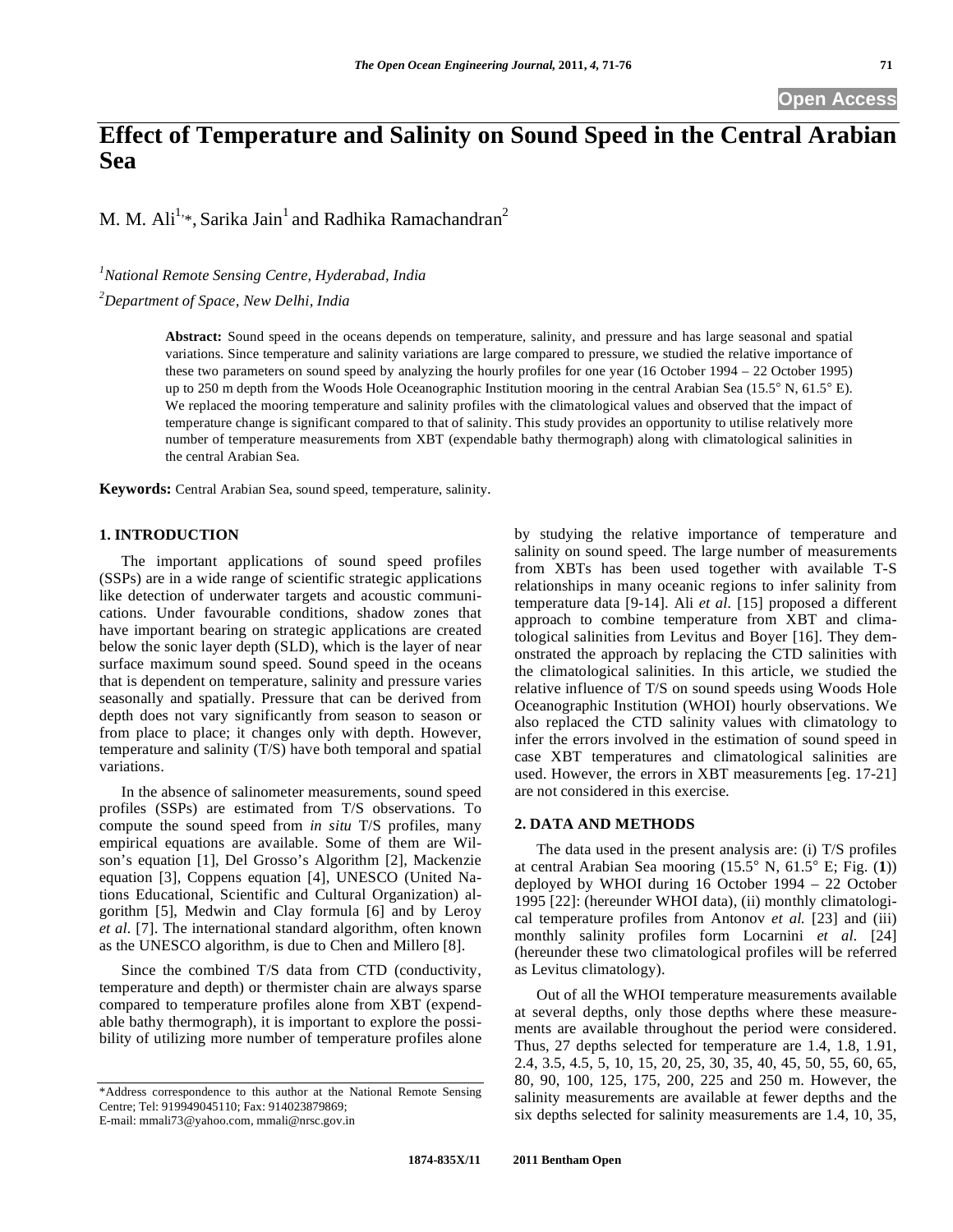

**Fig. (1).** Location of the WHOI Mooring along with the grid used for climatological sound speed estimations.

100, 200, and 250 m. Since the vertical resolution of salinity values was poor as compared to temperature values, salinity measurements were linearly interpolated to the temperature depths. Overall, 8578 profiles were analyzed in this study.

The UNESCO algorithm originally developed by *Chen and Milero* [8] and modified by *Wong and Zhu* [5] was used to estimate the sound speed using temperature (in ºC), preswith the average sound speeds computed using measured T/S profiles. Besides, four more sound speeds are simulated: two by considering maximum and minimum temperature profile with mean salinities and two more by considering maximum and minimum salinities with mean temperatures.

Similarly, using monthly Levitus climatological values, we computed monthly mean sound speeds at 0, 50 and 100 m depth from which we obtained seasonal averages at the one degree grid centered around the mooring location (Fig. **1**). The seasons are divided as winter (December– February), pre-monsoon (March – May), southwest monsoon (June–September) and post-monsoon (October–November).

#### **3. RESULTS AND DISCUSSIONS**

## **3.1. Effect of Temperature**

The SSP obtained by using maximum temperatures and mean salinities at each depth is on the right side of the annual mean SSP (Fig. **2a**). Similar profile with minimum temperatures and average salinities is on the left side of the mean profile. The difference of sound speed at various depths due to the changes in temperature could be as large as 9 m/s at 250 m to 26 m/s at 140 m depth. From this study we can conclude that Effect of temperature change on sound speed is significant.

## **3.2. Effect of Salinity**

 Similarly, the two SSPs obtained by using the maximum and minimum salinities at each depth in the entire one-year



**Fig. (2).** Effect of (**a**) subsurface temperature and (**b**) subsurface salinity on sound speed profiles.

sure (in bars) and salinity (in psu) at all the 27 depths. This algorithm is valid for a temperature range of 0 to 40  $^{\circ}C$ , salinity range of 0 to 40 psu and pressure range of 0 to 1000 bar. This algorithm uses pressure as a variable for sound speed calculation in place of depth; hence, depth values have been converted in to pressure following Leroy and Parthiot [25].

From these hourly estimations, we obtained annual mean values of sound speed. In order to study the effect of T/S on sound speed, we have considered the maximum and minimum values of these two parameters at each depth occurring within the entire one year WHOI data set. Sound speeds were computed using these minimum and maximum values of temperatures and salinities. These profiles are compared dataset along with the average temperature profile are almost equal to the annual average SSP (Fig. **2b**). The three profiles almost coincide indicating that the annual variations in salinity do not significantly affect the SSP. Thus, it can be concluded that deviations in salinity, even on an annual basis, do not influence sound speed significantly.

We have compared the annual standard deviation (SD) of both T/S values obtained from WHOI using all the hourly observations. The SD of salinity values varies from 0.26 to 2.94 psu with a maximum value at 250 m (Fig. **3**). Though SD in salinity is high, the sound speed computed from these values do not show the significant effect of salinity in sound speed estimations (Fig. **2b**). On the other hand, the SD of temperature is reflected in these estimations (Fig. **2a**).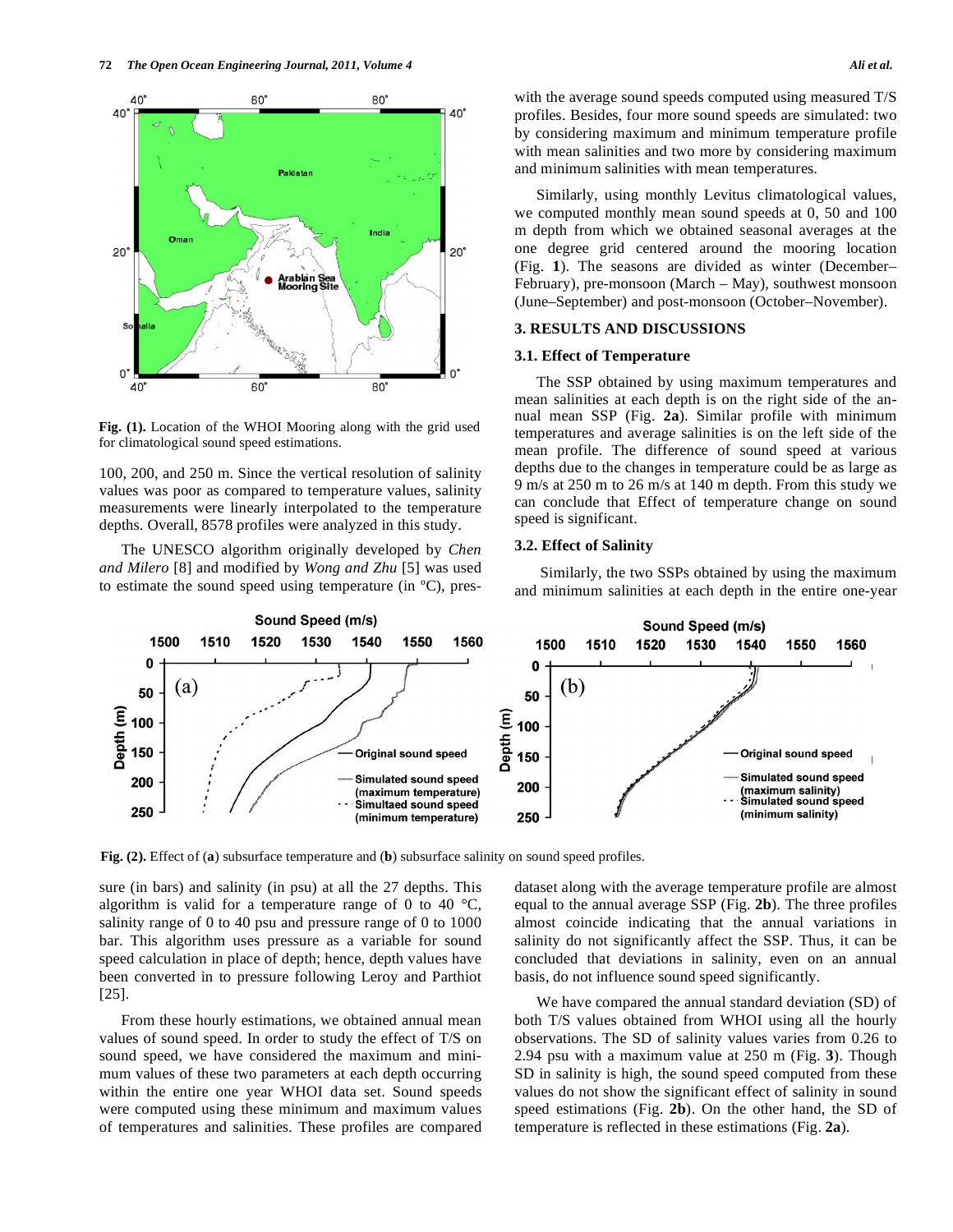

**Fig. (3).** Annual SD of WHOI hourly observations of temperature (dashed line) and salinity (solid line).

## **3.3. Replacement of Measured Salinity Values with Climatological Salinity**

As shown in previous section, changes in the sound speed due to the annual variations in salinity are minimal. On the other hand, the influence of temperature changes is very significant. Since the temperature measurements from XBT measurements are relatively more compared with the T/S measurements from the conductivity–temperature-depth (CTD) profiles, it is worth attempting the errors involved if measured salinity values are replaced with Levitus climatological salinities. For this purpose, the measured salinity values from the WHOI mooring measurements are replaced with the Levitus climatological values corresponding to the grid and month of mooring location. The sound speeds thus obtained by using the measured T/S values and those obtained by using the WHOI mooring buoy temperature measurements and the climatological salinity values are shown in Fig. (**4**) for alternate months. The two profiles almost coincide with each other with an annual average RMSE (root mean square error) of 0.25 m/s indicating that the errors involved in the estimation of sound speed using the measured temperature and the climatological salinities are negligible. Even the slight variations that are present at the surface are within 0.4 m/s. Hence, XBT temperature profiles together with climatological salinities can be conveniently used to estimate the SSPs. Ali *et al.* [23] also have shown that climatological salinity values can be conveniently used along with the measured temperature values for the computation of dynamic height. However, this analysis is not meant for demeaning the CTD measurements of T/S profiles; but to show the utilisation of relatively more number of XBT temperature profiles in absence of CTD observations, keeping in mind the limitations of XBT measurements [17-21].

On the other hand, the sound speed obtained by using the WHOI T/S profiles significantly differ from the climatology (Fig. **4**) in which both T/S values are used from the climatological profiles corresponding to the grid and month of the mooring. This study indicates that for any strategic planning we should have at least the temperature measurements. Climatological T/S profiles are only useful to have a broad guideline. The annual RMS error in sound speed at different depths using the original WHOI and climatological salinity values is shown in Fig. (**5**). The RMS errors are around 0.30 m/s for the first 100 m and reduce gradually to 0.10 m/s at 25 m depth.

However, the present analysis is carried out at one location and it is worth attempting these results at other locations. Since the measurements similar to the WHOI mooring are not available at other places, we analysed Levitus climatological profiles on a seasonal basis. In Fig. (**6**), we present the climatological distribution of sound speed, temperature and salinity at 0, 50 and 100 m depths for four seasons.

## **3.4. Winter Season**

The sound speed at surface and at 50 m varies from 1530 to 1536 m/s and values are almost same at both these depths excepting near the head Bay of Bengal (BOB) where it is more at 50 m than that at surface. For the same latitudes, sound speed is more in the Arabian Sea (AS) than that in BOB at surface. At 100 m the sound speed has slightly reduced compared with the previous two depths varying from 1522 to 1532 m/s. The sound speed almost followed the temperature distribution both spatially and vertically. Although in the BOB salinity has increased at 100 m compared with surface and 50 m, the sound speed decreased at 100 m following temperature. This result also indicates that the sound speed is mainly dependent on temperature rather than on salinity.

#### **3.5. Pre-Monsoon Season**

As the temperature increased during the summer season the sound speed also increased. The sound speed during this season varies from 1532 to 1538 m/s at surface, from 1530 to 1536 m/s at 50 m and from 1522 to 1532 m/s at 100 m . Though salinity during this season is almost similar to that during the winter season, the sound speed increased following the temperature pattern reemphasizing the dominant effect of temperature on sound speed. During this season also, sound speed follows the temperature pattern. The change in temperature from surface to 50 m is less compared with that at 100 m as in the previous season.

### **3.6. Southwest Monsoon Season**

The main peculiarity of this season is high winds, the effect of which is seen particularly near the Somali and Arabian coasts. Strong winds near the region blowing almost parallel to the coast result in upwelling due to which the temperature reduces that in turn reduced the sound speed. The sound speed increased from west to east near this region following the temperature pattern. However, the sound speed and the temperature patterns are not similar at surface. The high surface temperatures, particularly, near the head bay and in the southern part of the study are not reflected in the sound speed patterns whereas at other depths the two patterns are similar. The effect of Somali and AS coastal upwelling is clearly evident at all these depths.

#### **3.7. Post-Monsoon Season**

The effect of Somali upwelling apparently persisted at 50 m depth. As in the case of other seasons, the sound speed decreases with depth in this season also following almost temperature patterns excepting at the surface near head BOB as in the case of the previous season.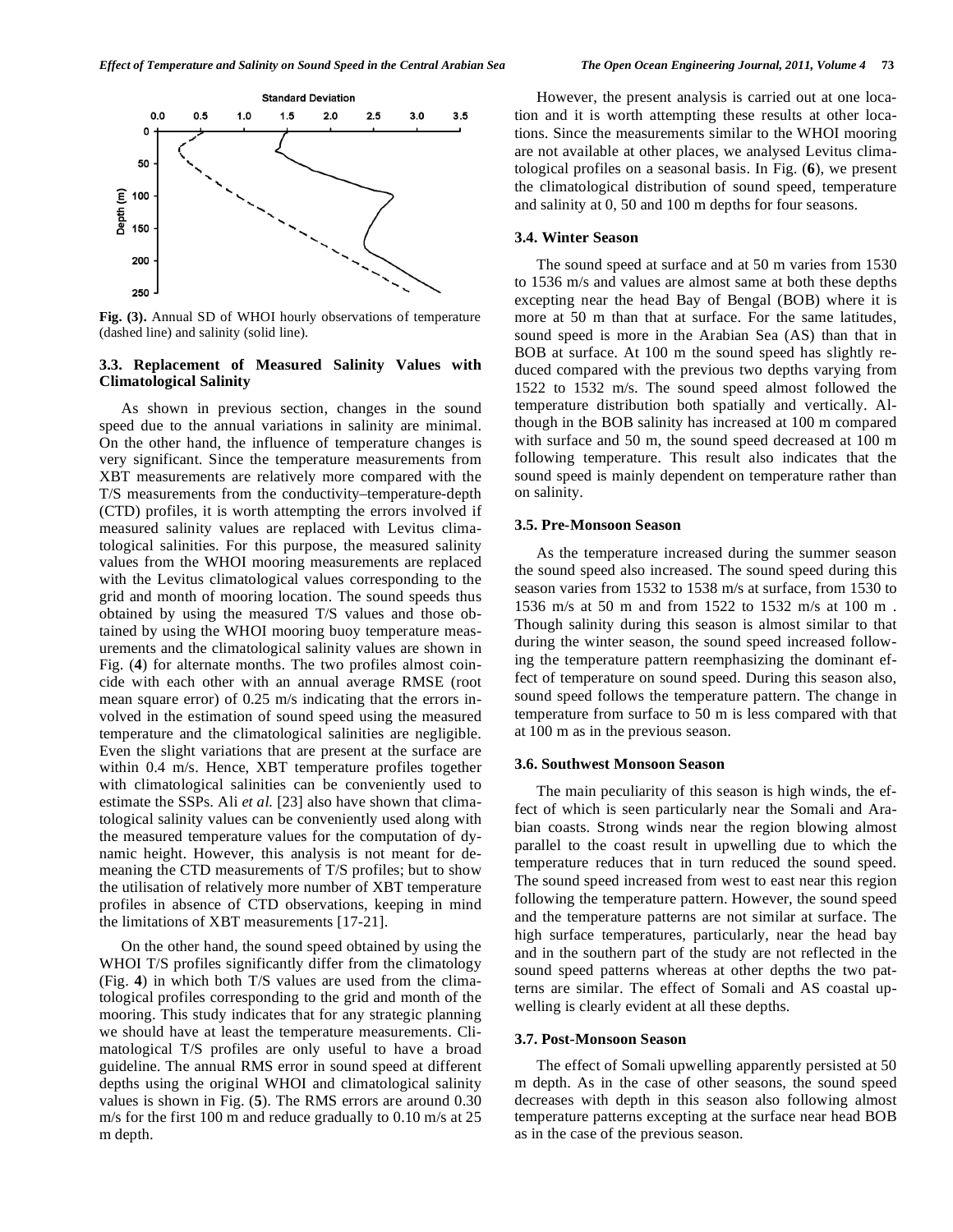

Fig. (4). Sound speed profiles estimated using (a) climatological temperatures and salinities (-), (b) Woods Hole Oceanographic Institution's mooring temperature salinity profiles  $(-\bullet)$  and Woods Hole Oceanographic Institution's mooring temperature and Levitus climatology salinities (---).



**Fig. (5).** Root mean square errors between sound speeds estimated using WHOI and climatological salinity values.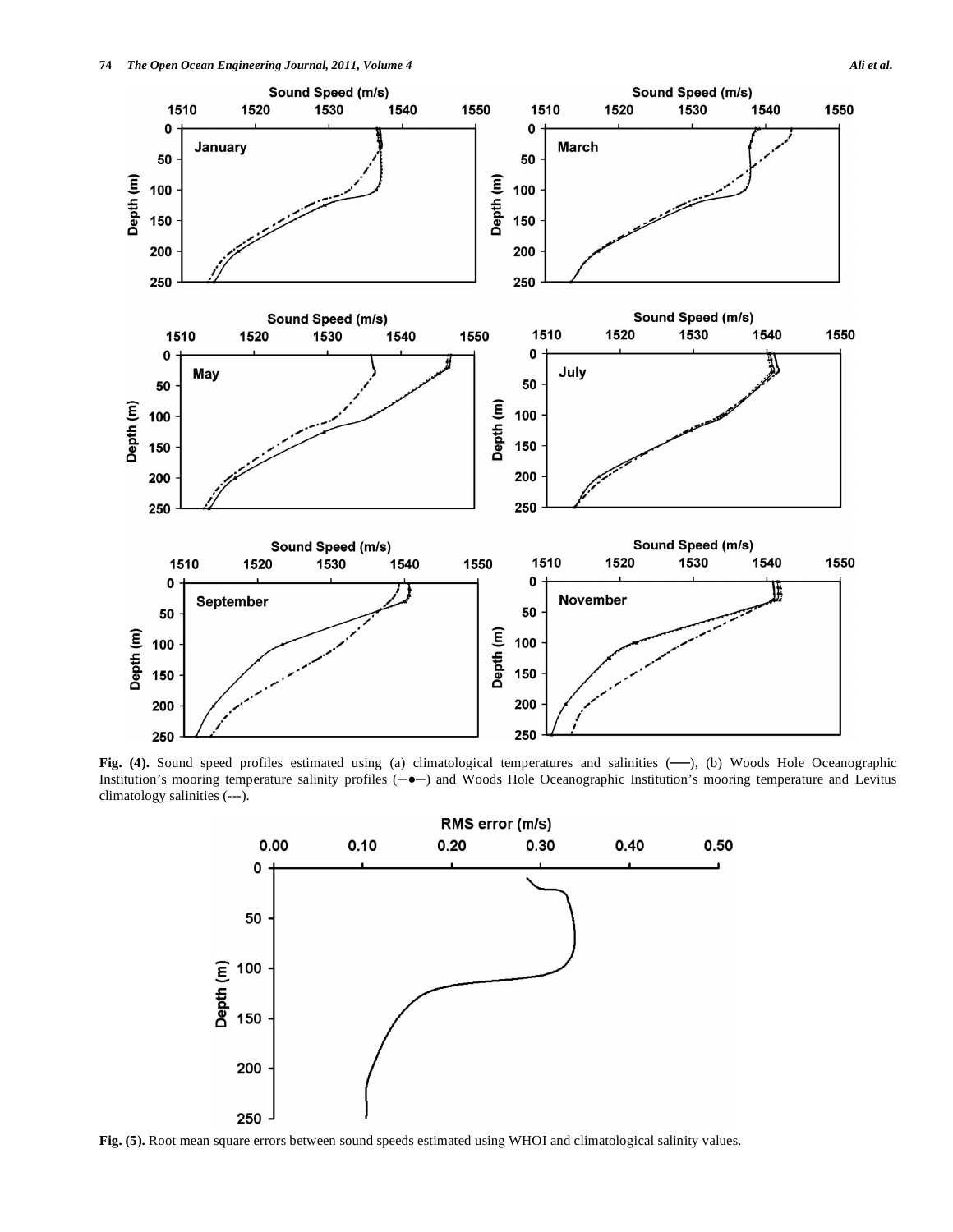

**Fig. (6).** Spatial variation of climatological sound speed, temperature and salinity at surface, 50m and 100m depths for December-February (DJF), March-May (MAM) and June-September (JJAS).

#### **4. SUMMARY AND CONCLUSIONS**

Temperature and salinity profiles have both spatial and temporal variation. To study the relative importance of these profiles on SSPs an exercise has been carried out with WHOI mooring hourly observations. Annual average SSP has been compared with the SSPs obtained by using maximum and minimum temperatures at each depth in the entire year. Average salinity is used along with these two temperature profiles. The difference between these two profiles using maximum and minimum temperatures with average salinities varies from 9 m/s at 250 m to 26 m/s at 140 m depth. On the contrary, the difference between the two profiles obtained by considering the maximum and minimum salinities at each depth with average temperatures is negligible. These two profiles are almost equal to the annual average SSP obtained by using measured T/S profiles.

This important finding can be used to estimate SSPs from relatively more number of temperature profiles from XBT along with climatological salinities. To further this, salinities from the WHOI mooring have been replaced with climatological salinities of the month and spatial grid in which the mooring observations fall. The difference between the two observations thus obtained is negligible. However, the SSPs obtained by using both T/S from climatology significantly differ from the measured profiles. Spatial distribution of seasonal climatological sound speed profiles at 0, 50 and 100 m depths closely follow the distribution of temperature rather than with that of salinity at all depths for all the seasons. Thus, it can be concluded that (i) temperature change plays a major role in controlling the SSPs in the ocean and that of salinity is negligible, (2) climatological salinities can be conveniently used to estimate SSPs in absence of actual measurements and (3) for any strategic planning we should have at least temperature measurements; climatological profiles are useful only as a broad guideline.

## **REFERENCES**

- [1] W. Wilson, "Equation for the speed of sound in Sea Water," *J. Acous. Soc. Am.*, vol. 32, no. 10, pp.1357, 1990.
- [2] V.A. Del Grosso, "New equation for the speed of sound in natural waters (with comparisons to other equations)," *J. Acoust. Soc. Am.*, vol. 56, no. 4, pp. 1084-1091, 1974.
- [3] K. V. Mackenzie, "Nine-term equation for the sound speed in the oceans," *J. Acoust. Soc. Am.*, vol. 70, no. 3, pp. 807-812, 1981.
- [4] A.B. Coppens, "Simple equations for the speed of sound in Neptunian waters," *J. Acoust. Soc. Am.*, vol. 69, no. 3, pp. 862-863, 1981.
- [5] G.S.K. Wong, and S. Zhu, "Speed of sound in seawater as a function of salinity, temperature and pressure," *J. Acoust. Soc. Am.,* vol. 97, no. 3, pp. 1732-1736, 1995.
- [6] H. Medwin, and C. S. Clay, "*Fundamentals of Acoustical Oceanography*," Academic Press: London, pp. 712,1998.
- [7] C.C. Leroy, S. P. Robinson, and M. J. Goldsmith, "A new equation for the accurate calculation of sound speed in all oceans", J. Acoustical . Society of Am.erica, vol. 124 (5), pp. 2774-2782, 2008.